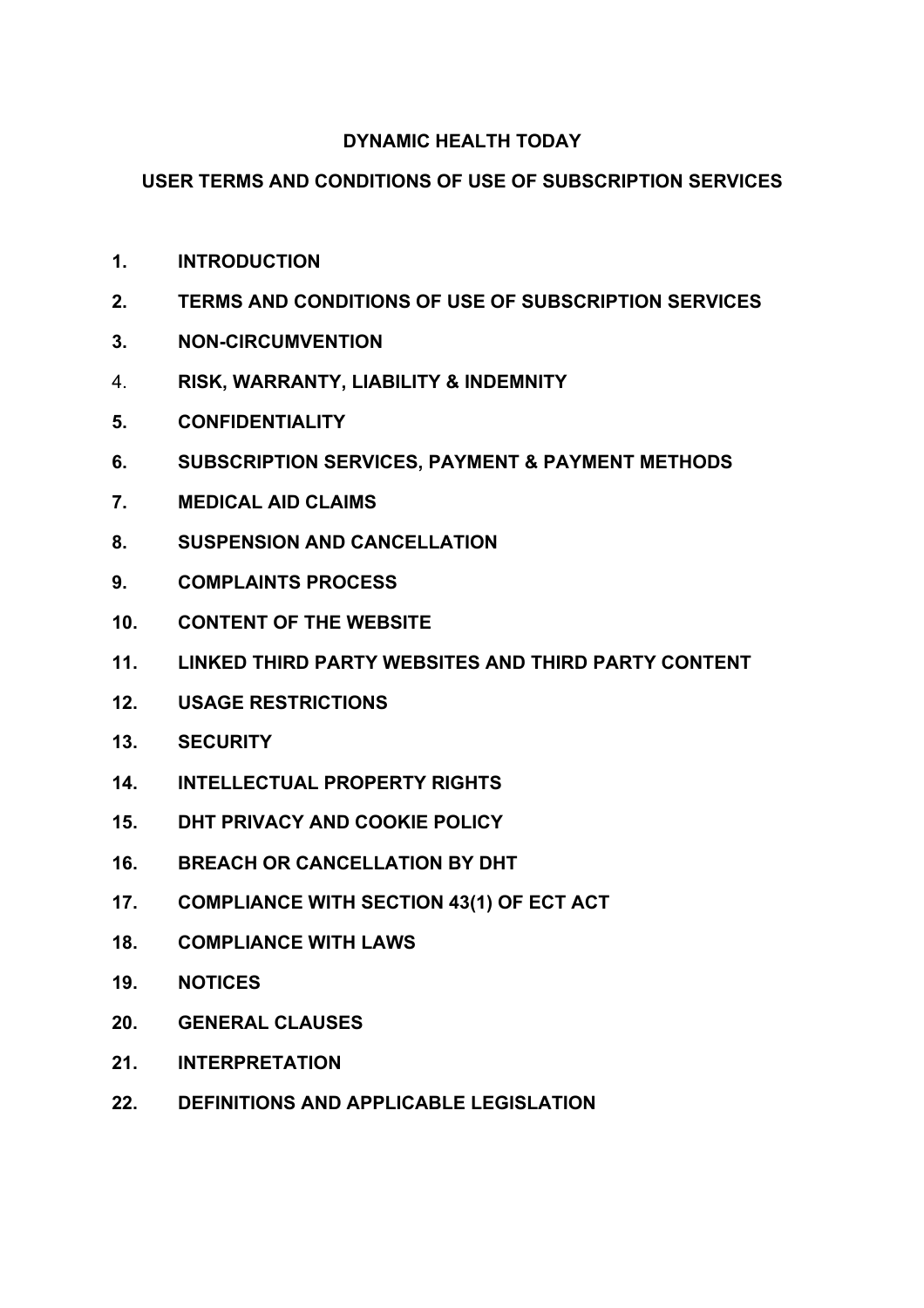#### **1. INTRODUCTION**

Dynamic Health Today ("DHT") is a telemedicine / telehealth platform designed to act as an interface to connect the User and Health Practitioners who, specialise in mental health care and psychological care services. DHT is passionate about mental health care and wants to help the User get the support the User need.

DHT's subscription services include *inter alia*:

Online Counselling

Resources

Workshops and Webinars

Self-Therapy Toolkits

These subscription services may be reviewed, updated, added to and/or removed by DHT from time to time, meaning that the above list of subscription services may change. This list is not exhaustive and it may be varied from time to time to bring it in line with the current subscription and general services offered by DHT.

Where Health Practitioners are in doubt whether a Telehealth/Teletherapy consultation will be in the best interest of the client, the clients are advised to present themselves for a face-to-face consultation or to seek assistance at a health care facility closest to them to seek further professional medical advice, consultation, examination, diagnosis or treatment*.* 

DHT cares about your mental health, and should you require emergency assistance or are a possible suicide risk, you can find a comprehensive list of emergency helplines here*: https://dynamichealth.today/helplines/*

#### **2. TERMS AND CONDITIONS OF USE OF SUBSCRIPTION SERVICES**

- 2.1. This document sets out the terms and conditions of the agreement ("the User Terms"), the User's rights and responsibilities as the User/client/patient (the "User") of the DHT platform (the "Website") and in the therapeutic relationship, as well as the scope and limitations of those rights.
- 2.2. This document, the User Terms of Use, together with the Website Terms and Conditions set out the terms and conditions of Dynamic Health Today (Pty) Ltd, No.2016/229172/07, ("DHT"), for the access and use of the information, products, subscription and general services and functions provided on www.dynamichealth.today,
- 2.3. By accessing DHT's website and using DHT's subscription services the User acknowledges the legal obligations created by it, and agrees to these Terms of Use and agrees to be bound by it.
- 2.4. The User further acknowledges and accepts that the relationship between: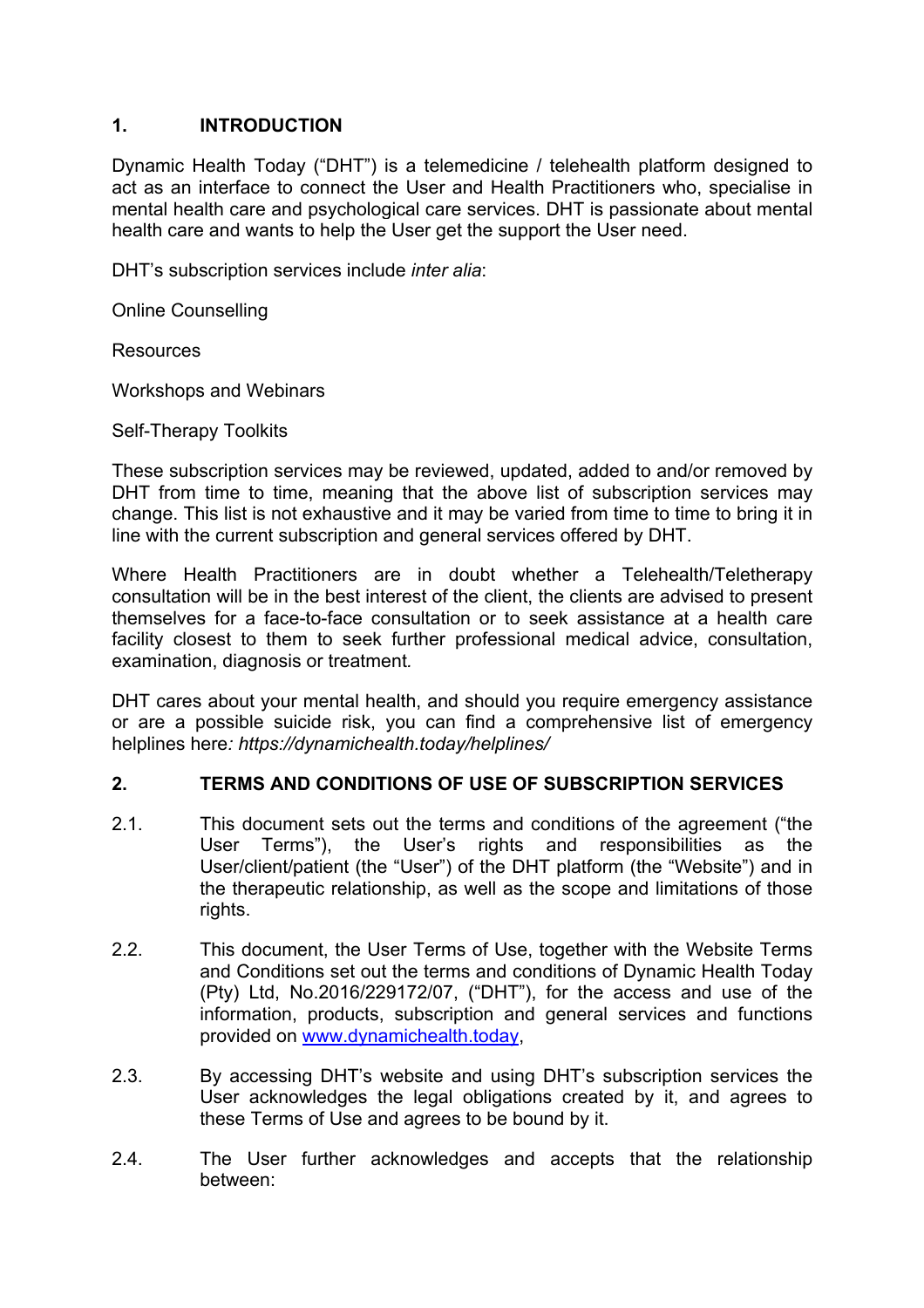- 2.4.1. The User as the client or patient;
- 2.4.2. Alternatively as a website User,
- 2.4.3. The DHT platform and website, and
- 2.4.4. The therapist

are all distinct and uniquely identifiable and separate relationships governed by *inter alia,* the Client Terms of Use, the Website Terms and Conditions and the Therapist Terms of Use.

- 2.5. Should the User ("the patient", "the client" or "user") disagree with any of the terms, contained in any of the aforesaid documents, the User must refrain from accessing the Website and/or using the subscription services.
- 2.6. Notwithstanding anything to the contrary the terms and conditions of the use of the Website must be read in conjunction with the User Terms, as if specifically incorporated herein.
- 2.7. If the User is under the age of 18, the User must obtain both the User parents' or legal guardians' advance authorization, permission and consent, to be bound by these Terms before purchasing, subscribing to or accessing any products or general free of use services available on the Website. Such consent is deemed to have been obtained by the minor from the parents or legal guardians, once the client has accepted, by either clicking "I Accept", selecting or entering any part of the DHT website and the terms and conditions applicable to the services the client is requesting from DHT and or any of the service providers of DHT.
- 2.8. By further using the Website, and/or clicking "accept", the User warrants that the User has obtained the required consent, and/or are 18 (eighteen) years of age or older and of full legal capacity. If the User is under the age of 18 (eighteen) or if the User is not legally permitted to enter into a binding agreement, then the User may use the Website only with the involvement and supervision of the User's parent or legal guardian. If the User's parent or legal guardian supervises the User and gives his/her consent, then such person agrees to be bound to these Terms and to be liable and responsible for the User and all the User's obligations under these Terms**.**
- 2.9. By subscribing to the DHT Platform and/or accessing the Website, the User confirms and agrees that all the information that the User provided in or through the DHT Platform, and the information that the User provides on or through the DHT Platform in the future, is accurate, true, current and complete. Furthermore, the User agrees that during the term of this Agreement the User will make sure to maintain and update this information so it will continue to be accurate, current and complete.
- 2.10. By further using the Website you as the individual User warrant that you are 18 (eighteen) years of age or older and of full legal capacity. If you are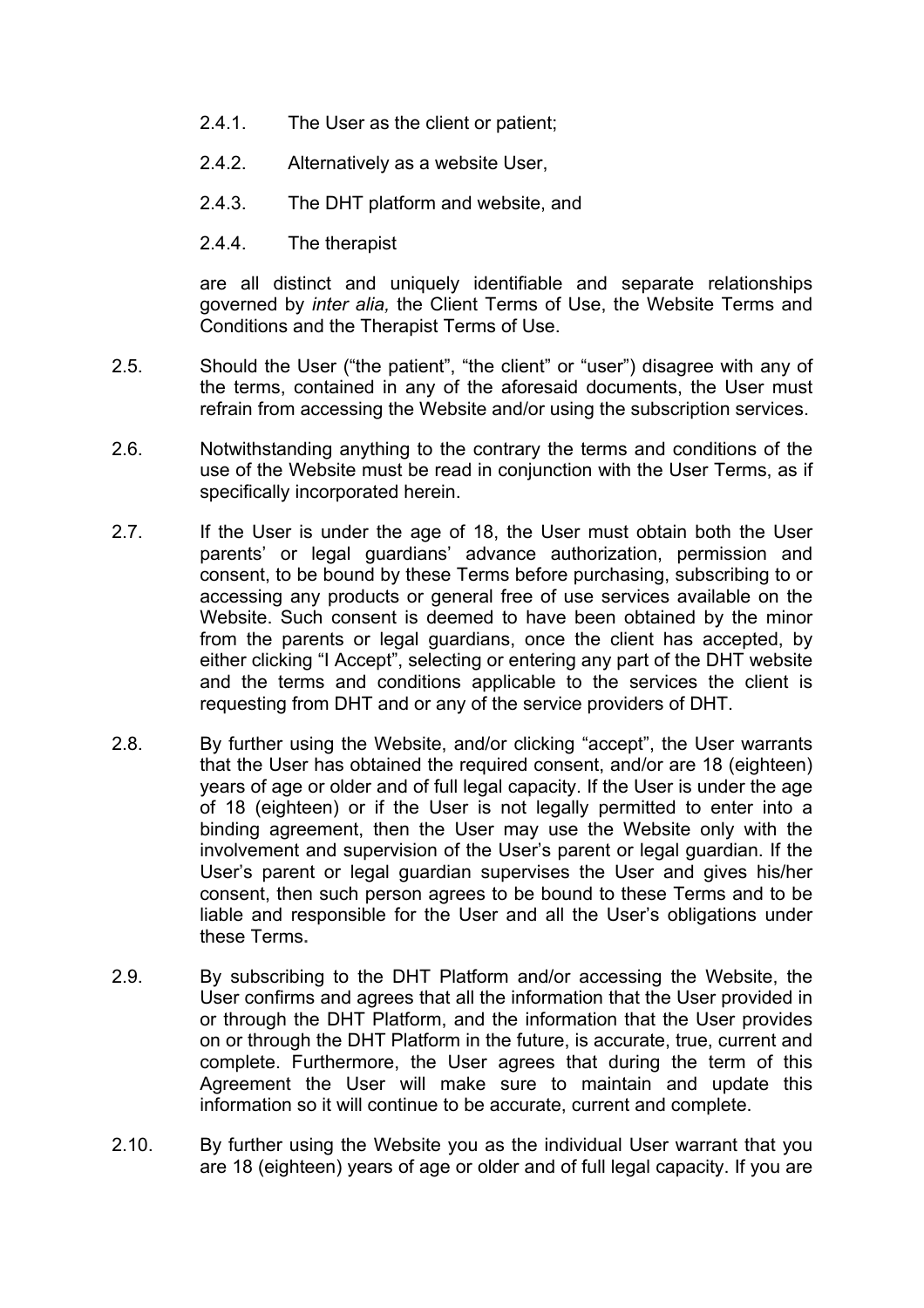under the age of 18 (eighteen) or if you are not legally permitted to enter into a binding agreement, then you may use the Website only with the involvement and supervision of your parent or legal guardian. If your parent or legal guardian supervises you and gives his/her consent, then such person agrees to be bound to these Terms and to be liable and responsible for you and all your obligations under these Terms**.**

- 2.11. Notwithstanding any representations made by you the User with regards to your age and/or consent, to the extent permissible by law, neither DHT, its affiliates, shareholders, agents, consultants or employees shall be liable for any damages whatsoever, including without limitation any direct, indirect, special, incidental, consequential or punitive damages, howsoever arising (whether in an action arising out of contract, statute, delict or otherwise) related to the use of, or the inability to access or use the content of the website, DHT's subscription and general services or any functionality thereof, or the information contained on the website, or of any linked website, even if DHT knows or should reasonably have known or is expressly advised thereof.
- 2.12. The User agrees, confirms and acknowledges that the User is responsible for maintaining the confidentiality of the User's password and any other security information related to the User's account (collectively "Account Access"). We advise the User to change the User's password frequently and to take extra care in safeguarding the User's password.
- 2.13. The User agrees to notify us immediately of any unauthorized use of the User Account Access or any other concern for breach of the User account security.
- 2.14. The User agrees, confirms and acknowledges that neither DHT nor the therapist will be liable for any loss or damage that incurred as a result of someone else using the User's account, with or without the User's consent and/or knowledge.
- 2.15. The User agrees, confirms and acknowledges that the User is solely and fully liable and responsible for all activities performed using the User's Account Access. The User further acknowledge and agree that DHT can and will hold the User liable and responsible for any damage or loss incurred as a result of the use of the User's Account Access by any person whether authorized by the User or not, and the User, by accepting these Terms agrees to indemnify DHT for any such damage or loss.
- 2.16. The User agrees and commits not to use the account or Account Access of any other person for any reason.
- 2.17. The User agrees and confirms that the User's use any of the functions of the DHT Platform, including the Subscription Services, are for the User's own personal use and that the User is not using the DHT Platform or any of the Subscription Services for or behalf of any other person or organization for whatever reason.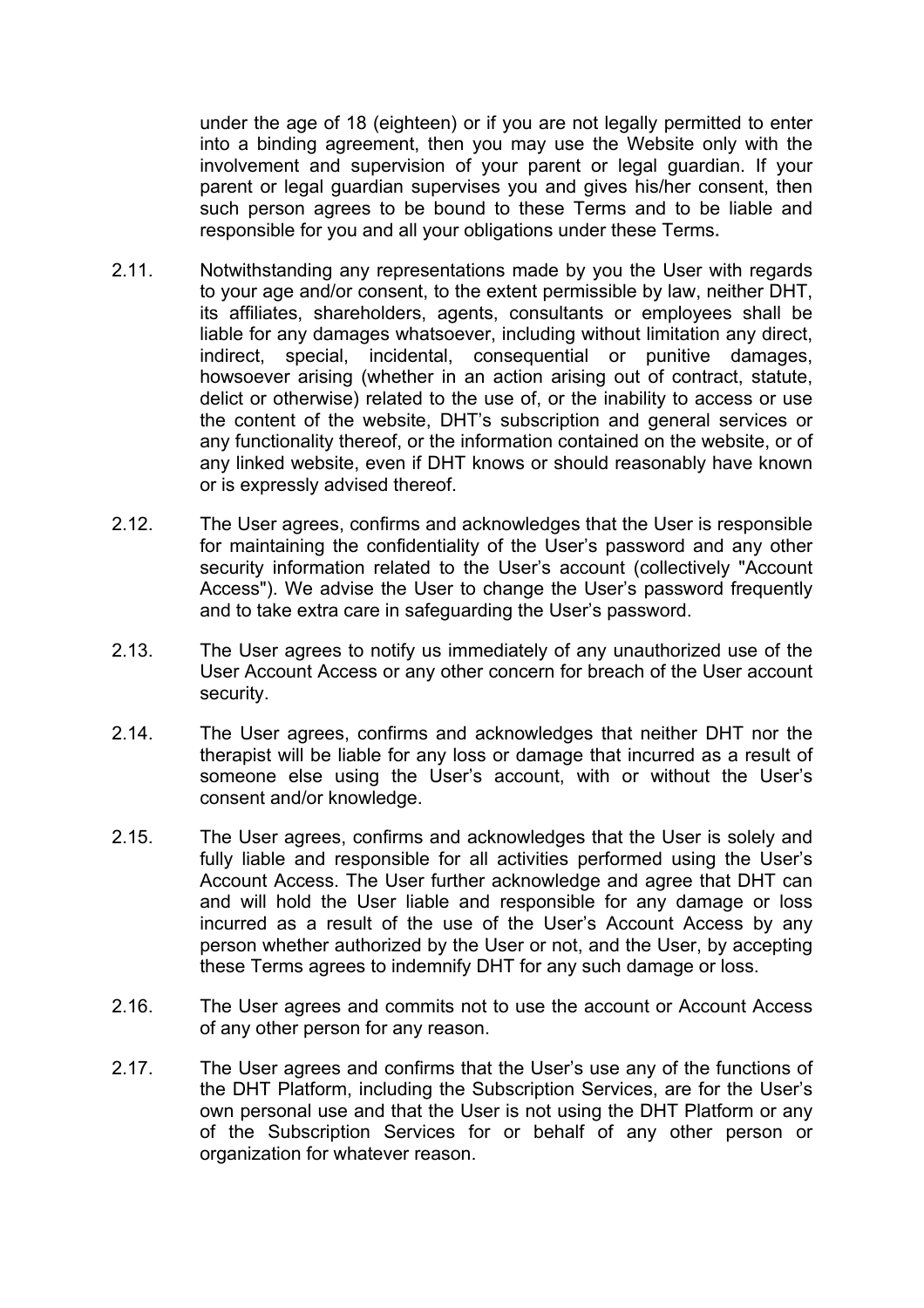- 2.18. The User agrees and commits not to interfere with or disrupt, or attempt to interfere with or disrupt, any of our systems, services, servers, networks or infrastructure, or any of the DHT Platform's systems, services, servers, networks or infrastructure, including without limitation obtaining unauthorized access to the aforementioned.
- 2.19. The User agrees and commits not to make any use of the DHT Platform for the posting, sending or delivering of either of the following: (a) unsolicited email and/or advertisement or promotion of goods and services; (b) malicious software or code; (c) unlawful, harassing, privacy invading, abusive, threatening, vulgar, obscene, racist or potentially harmful content; (d) any content that infringes a third party right including intellectual property rights; (e) any content that may cause damage to a third party; (f) any content which may constitute, cause or encourage a criminal action or violate any applicable law.
- 2.20. The User agrees and commits not to violate any applicable law, albeit, municipal, national or international law, statute, ordinance, rule, regulation or ethical code or code of conduct in relation to the User's use of the DHT Platform, Subscription Services and User relationship with the relevant therapist(s) and DHT itself.
- 2.21. If the User receives any file from us or from a DHT employee or independent service provider or therapist, whether through any of the DHT Platforms or not, the User agrees to check and scan this file for any virus or malicious software prior to opening or using this file.
- 2.22. The User will indemnify DHT, and hold DHT harmless from and against any and all claims, losses, causes of action, demands, liabilities, costs or expenses (including, but not limited to, litigation and reasonable attorneys' fees and expenses) arising out of or relating to any of the following: (a) the User access to or use of the DHT Platform; (b) any actions made with the User account or Account Access whether by the User or by someone else, whether directly or indirectly associated with the User; (c) the User's violation of any of the provisions of this Agreement; (d) non-payment for any of the Subscription services (including but not limited to Therapist's Services) which were provided through the DHT Platform; (e) the User's violation of any third party right, including, without limitation, any intellectual property right, publicity, confidentiality, property or privacy right. This clause shall survive expiration or termination of this Agreement.
- 2.23. The User confirms and agrees to use only credit cards or other payment means (collectively "Payment Means") on PayFast, which the User is duly and fully authorized to use, and that all payment related information that the User provided and will provide in the future, to or through the DHT Platform, is accurate, current and correct and will continue to be accurate, current and correct.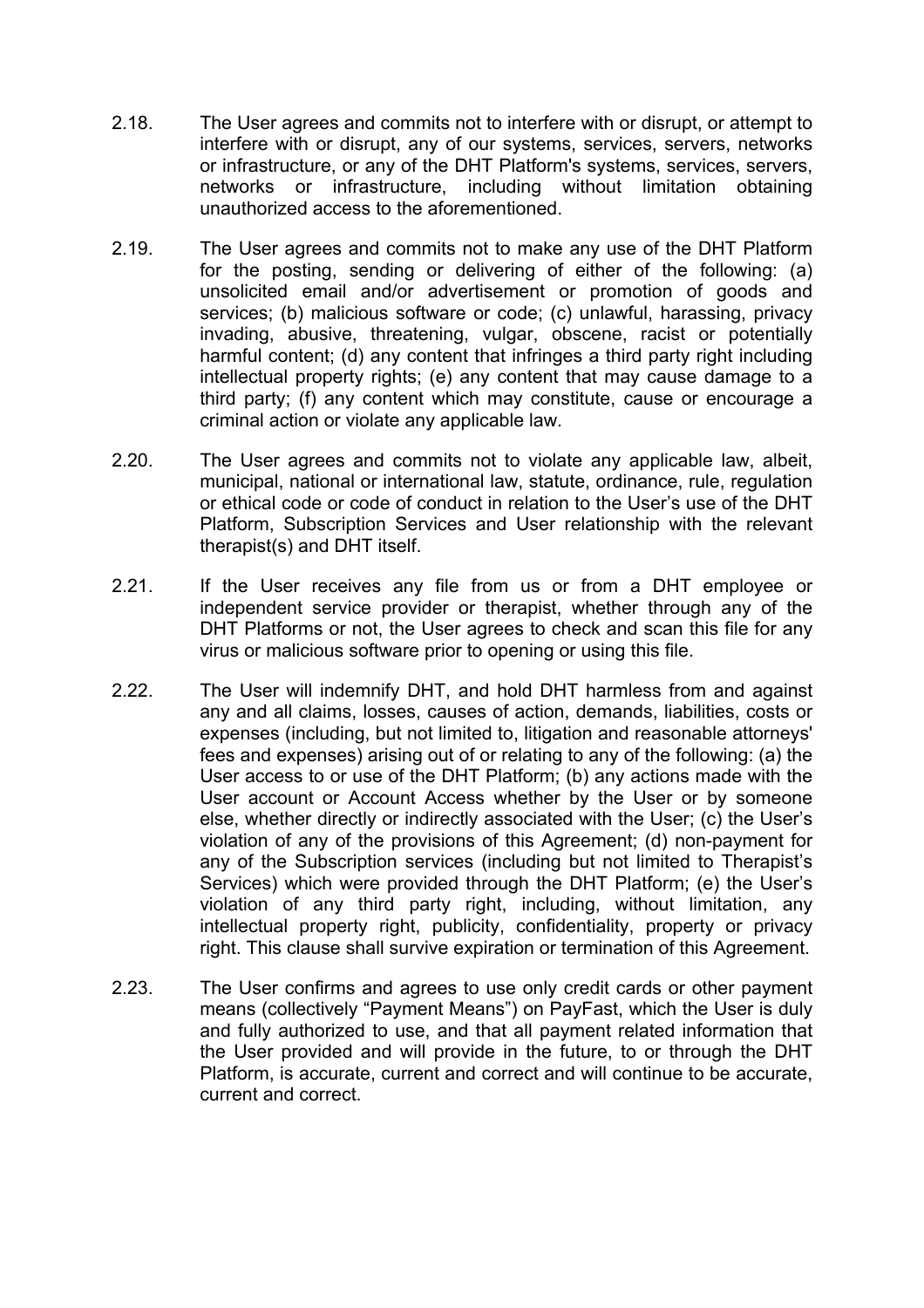### **3. NON-CIRCUMVENTION**

- 3.1. The User undertakes that the User will not at any time, whether directly or indirectly, endeavour to or actually circumvent the DHT Platform by dealing directly or endeavouring to deal directly, or indirectly, with any Therapist that DHT has connected the User with, or the Therapist that DHT has introduced the User to, to the exclusion of the DHT Platform;
- 3.2. In the event that the User accepts or solicits Services contrary to the provisions of clause 3.1 above, the User unequivocally agrees and undertakes to provide DHT with a schedule of all Services accepted by the User, and the User further undertakes and agree to compensate DHT for the Service and any other fees lost as a result of such circumvention.
- 3.3. The User undertakes to pay the compensation to DHT, stipulated in clause 3.2 above, into DHT's nominated bank account within 30 days of DHT's demand or of such circumvention having come to your attention, whichever is earlier.

### 4. **RISK, WARRANTY, LIABILITY & INDEMNITY**

- 4.1. The User acknowledges and accepts that there is no warranty or claim to the reliability, accuracy, timeliness, usefulness, adequacy or completeness of the services provided *inter alia*:
	- 4.1.1. Through or on the DHT Website;
	- 4.1.2. Using telemedicine and or teletherapy
	- 4.1.3. Using the therapists;
	- 4.1.4. Using the DHT platform;
	- 4.1.5. Attending and or watching and or listening to DHT Webinars;
	- 4.1.6. Using DHT Self therapy Toolkits; and/or
	- 4.1.7. Any other services which may be accessible through the DHT Website, the DHT Platform and/or its subscription services from time to time.
- 4.2. DHT can, neither through its employees, directors, shareholders, members, independent contractors and/or any associated persons, nor any of the attending therapists, either explicitly or by implication give an undertaking, and/or make a warranty and/or a claim as to the correctness and/or the appropriateness and/or the effectiveness of any of the content and/or any information and/or responses and/or course of treatment provided to the User by the therapist.
- 4.3. DHT does not in any way guarantee that engagement with a therapist via the DHT platform is the appropriate course of action and/or the only course of action for the User's particular health care problem.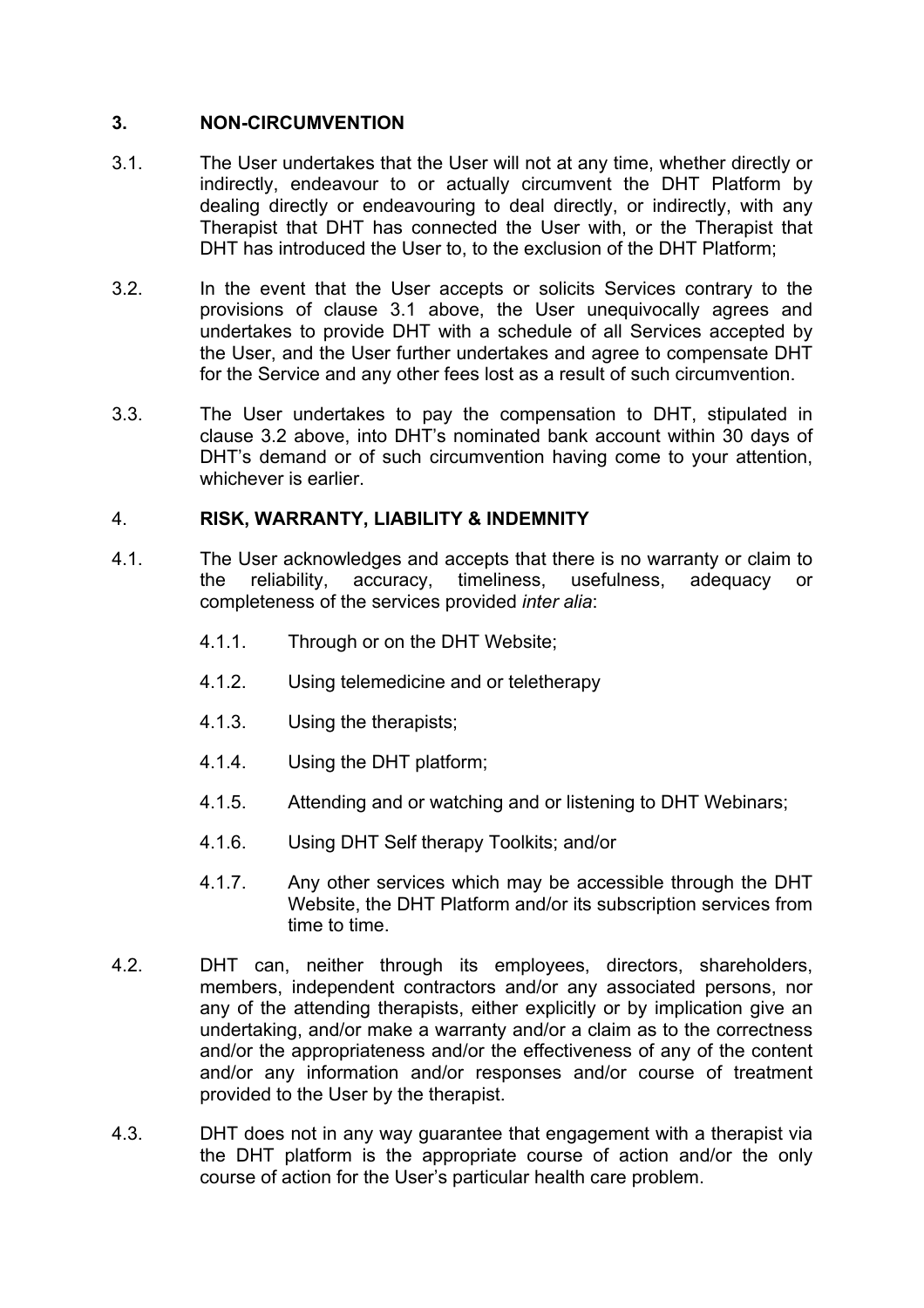- 4.4. DHT and the therapist shall not be liable for any damages of any nature, including but not limited to personal injury, wrongful death or loss of use, as a result of the User using the services and/or the inability to use the services.
- 4.5. The User indemnifies and holds DHT, the therapist and their affiliates harmless against all losses, liability, expenses, damages and costs, including all attorney's fees, arising out of or related to any breach of the terms of use by the User and or any of his or her affiliates, the User's relationship with DHT and the therapist any negligent or wrongful action or omission by the User related to the User's use of any and all services through DHT, or any negligent or wrongful use of the services by the User or any other person acting on the User's behalf.
- 4.6. The User acknowledges and accepts that the use of any of the services (subscription and general) on the website, DHT's social media sites and the DHT's platform is entirely at the User's own risk.
- 4.7. If any applicable law does not allow the limitation of liability as set forth above, the limitation will be deemed modified solely to the extent necessary to comply with applicable law.
- 4.8. This entire section shall survive the termination or expiration of this Agreement.

#### **5. CONFIDENTIALITY**

- 5.1. Teletherapy sessions and issues discussed therein remain confidential between the therapist and the User. In this regard, confidentiality means that the therapist has a responsibility to keep information obtained during teletherapy confidential, including all identifying information about the User's assessment and treatment.
- 5.2. The User, acknowledges that there are circumstances, (not including where legal exceptions exist and are mandated by law), where the therapist may be required to breach this confidentiality. In instances where confidential information is requested for release by a court of law for instance, the therapist will only do so after the client has obtained the necessary permissions from the User in writing where appropriate, necessary and possible.
- 5.3. In certain situations, mental health professionals are required by law to reveal information obtained during therapy to other persons or agencies without the User's consent. In such situations, the therapist will not be required to inform the User of the therapist's actions nor obtain a release form.
- 5.4. Exceptions to confidentiality are applicable in *inter alia* the following situations: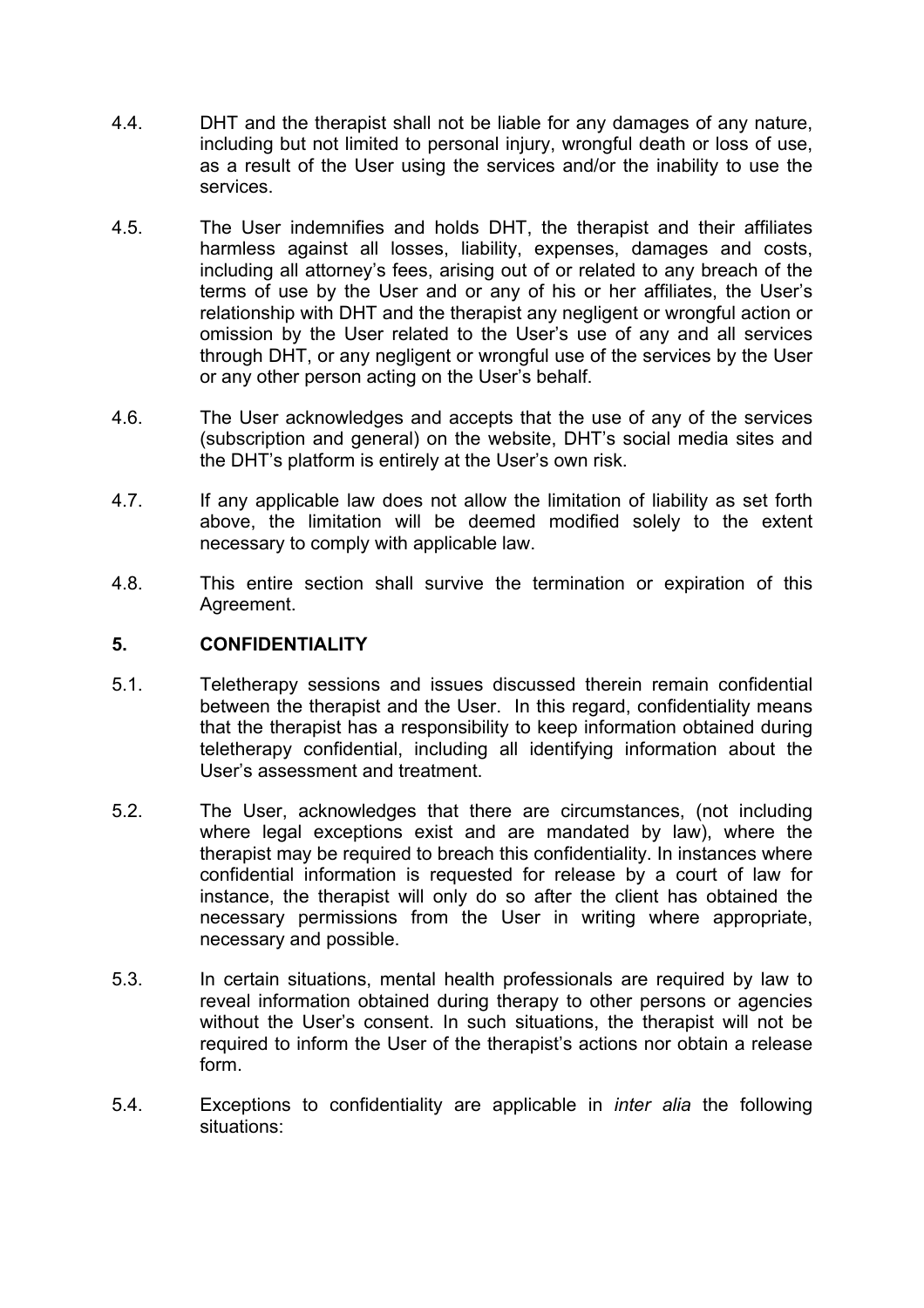- 5.4.1. Cases of acknowledged or suspected abuse/neglect of children. If the therapist has knowledge of a child or suspect that a child under 18 has been the victim of child abuse or neglect, the law requires that the therapist file a report with the appropriate governmental agency. The therapist is also required to report it if the therapist knows or reasonably suspect that mental suffering has been inflicted upon a child or that his or her emotional well-being is endangered in any other way (other than physical or sexual abuse, or neglect). Once a report is filed, the therapist may be required to provide additional information.
- 5.4.2. Cases of acknowledged or suspected abuse/neglect of the elderly or dependent adult. If the therapist observes or has knowledge of an incident that reasonably appears to be physical abuse, abandonment, abduction, isolation, financial abuse or neglect of an elderly or dependent adult, the law requires that the therapist report it to the appropriate government agency. Once such a report is filed, the therapist may be required to provide additional information.
- 5.4.3. Cases of potential harm to self. If a client threatens to harm him- or herself the therapist is obligated to seek hospitalization for the client or to contact family members or others who can intervene, provide assistance, help or provide protection.
- 5.4.4. Cases of potential harm to others. If a client communicates a serious threat of physical violence against an identifiable victim, the therapist must take protective actions, including notifying the potential victim and contacting the police. The therapist may also seek hospitalization for the client, or contact others who can assist in protecting the victim.
- 5.4.5. The therapist may disclose confidential information in proceedings bought against the professional by a client in order to defend him or herself as a professional.
- 5.4.6. Disclosure may occur as mandated by the courts of law, for example, if courts subpoena the client files. If subpoenaed the therapist is required by law to appear as a witness in court in matters concerning the client, however, in such cases the psychologist will indicate they are appearing as an unwilling witness. If the User, is involved in court proceedings or may become involved in litigation, the User is urged to consult the User's legal counsel prior to signing this agreement to determine whether a court would be likely to order the psychologist to disclose information.
- 5.4.7. Disclosure of personal details may occur in order to obtain payment for DHT subscription services. The terms and conditions of *PayFast* can be found on www.PayFast.co.za.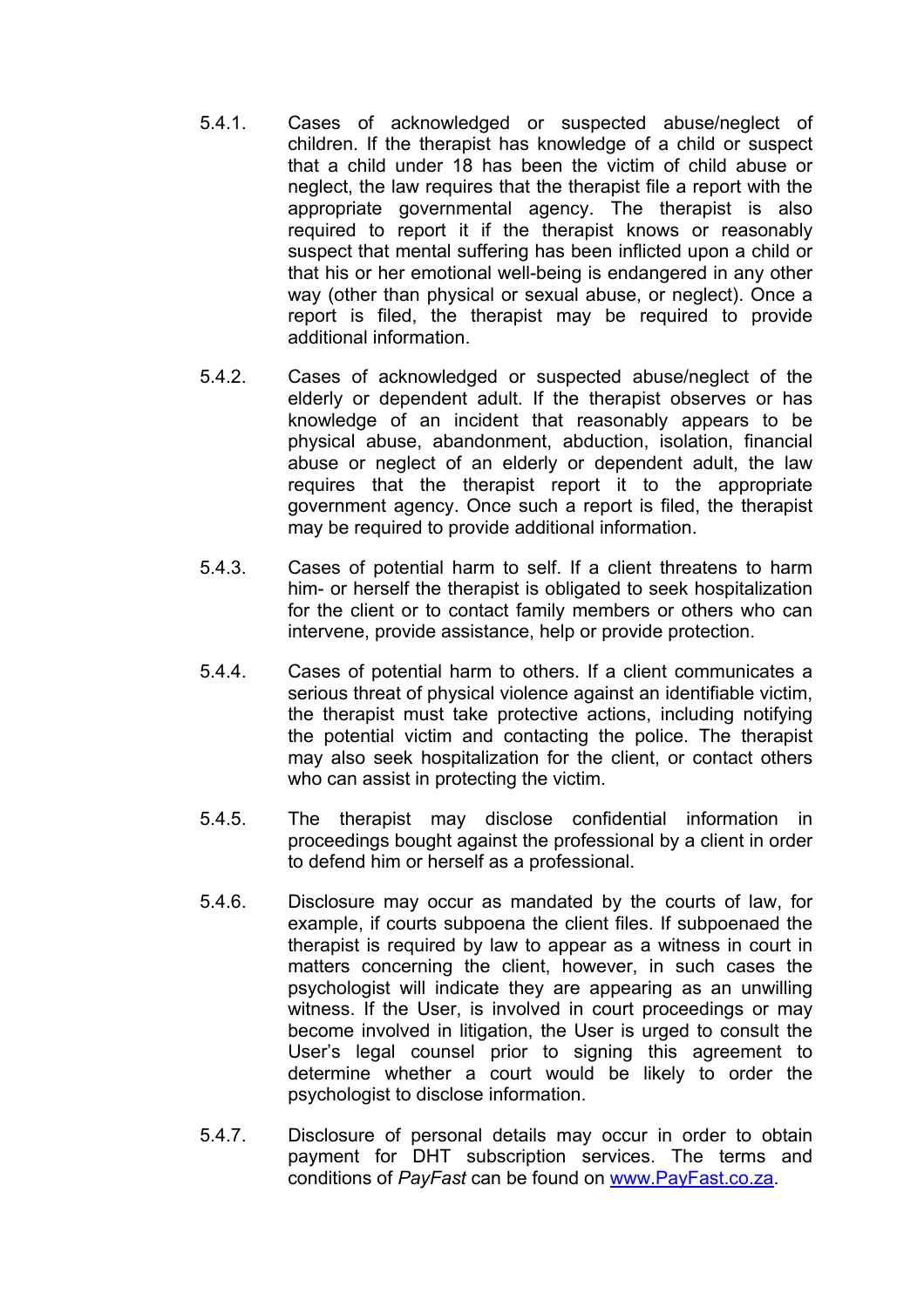- 5.5. Please note that teletherapy and online counselling cannot replace or be compared to traditional face-to-face counselling, and is an entirely new process with its own benefits and disadvantages. It is the responsibility of the User to conduct each session in an environment in which the User feels safe and where their information remains confidential.
- 5.6. Neither DHT nor the therapist can under any circumstances be held liable for breach of confidentiality due to the negligence of the User.
- 5.7. This entire section shall survive the termination or expiration of this Agreement.

#### **6. SUBSCRIPTION SERVICES, PAYMENT & PAYMENT METHODS**

- 6.1. DHT offer subscription packages for the use of its services for Individuals, Couples and Teens.
- 6.2. All payments must be made via *PayFast* in advance and prior to making use of the selected DHT Subscription Service.
- 6.3. *PayFast* terms and conditions can be found at www.PayFast.co.za;
- 6.4. DHT reserves the right to change and amend the products, prices and rates quoted on this Website from time to time without notice.

### **7. MEDICAL AID CLAIMS**

- 7.1. DHT does not claim from the Medical Aid on behalf of the User.
- 7.2. Individual voices can be generated after each session and provided together with relevant ICD 10 codes for submission to the User's medical aid, but the User is required to submit and claim from the User's medical aid.
- 7.3. Should the User have any further queries regarding medical aid claims or ICD-10 codes, same can be discussed with the relevant therapist or directed at info@dynamichealth.today.

#### **8. SUSPENSION AND CANCELLATION**

- 8.1. The User will be entitled to the DHT Subscription Services, for so long as payment is timeously made to DHT for the use thereof.
- 8.2. Both DHT and the User shall be entitled to cancel this Agreement, without any reason and recourse to itself, on 30 (thirty) days' notice by cancelling the subscription online through the DHT Website and/or on the DHT App.
- 8.3. In respect of Third Party Benefit Programmes, the User will be entitled to make use of the DHT Subscription and General Services: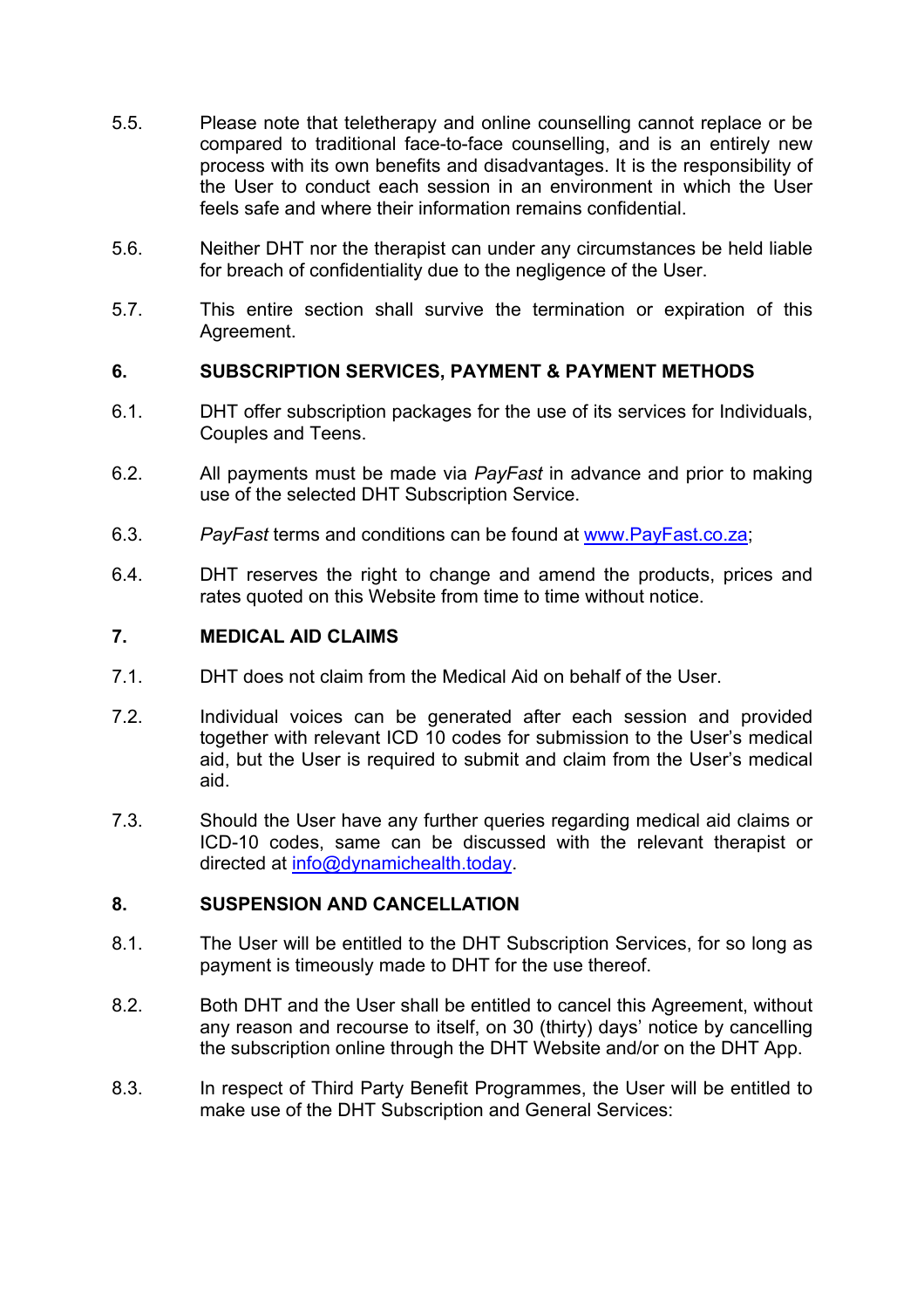- 8.3.1. to the extent the agreement between the Third Party Benefit Programme and DHT remains legally in force and has not been terminated; and
- 8.3.2. for so long as the Third Party Benefit Programme has paid for such service.
- 8.4. DHT will be entitled, but not obliged to:
	- 8.4.1. suspend a selected DHT Subscription Service, without any recourse to itself, pursuant to any unforeseen event beyond its reasonable control and which prevents its performance; and/or
	- 8.4.2. suspend a selected DHT Subscription Service and/or cancel or terminate this Agreement if and to the extent the User and/or Third Party Benefit Programme fails, neglects and/or refuses to make any payment timeously and/or at all; and/or cancel or terminate this Agreement, without any recourse to itself, if and to the extent any agreement by and between DHT and a Third Party Benefit Programme is suspended, terminated and/or expires.

### **9. COMPLAINTS PROCESS**

- 9.1. Complaints of a professional nature against a Service Provider registered with the HPCSA can be lodged with the HPCSA by completing the relevant forms found at https://www.hpcsa.co.za/ and be directed to the Registrar, P O BOX 205, Pretoria, 0001, 553 Madiba Street, Arcadia 0083; Legalmed@hpcsa.co.za; Tel: 012 338 9300; Fax: 012 328 4895 or emailing legalmed@hpcsa.co.za.
- 9.2. All complaints regarding the general use of the website and or services provided on the website can be sent to info@dynamichealth.today .

# **10. CONTENT OF THE WEBSITE**

- 10.1. DHT may use the services of third parties to provide information or provide services to the User on or through the Website. DHT has no control over this information and makes no representations or warranties of any nature as to its accuracy, appropriateness or correctness. The User agrees that such information is provided "as is" and that DHT and its online partners shall not be liable for any losses or damages that may arise from the User's reliance on it, howsoever these may arise.
- 10.2. DHT makes no representations or warranties, whether express or implied, as to the accuracy, completeness or reliability of any information, data and/or content on the Website, including without limitation:
	- 10.2.1. DHT does not warrant that the Website or information or downloads shall be error-free or that they shall meet any particular criteria of performance or quality. DHT expressly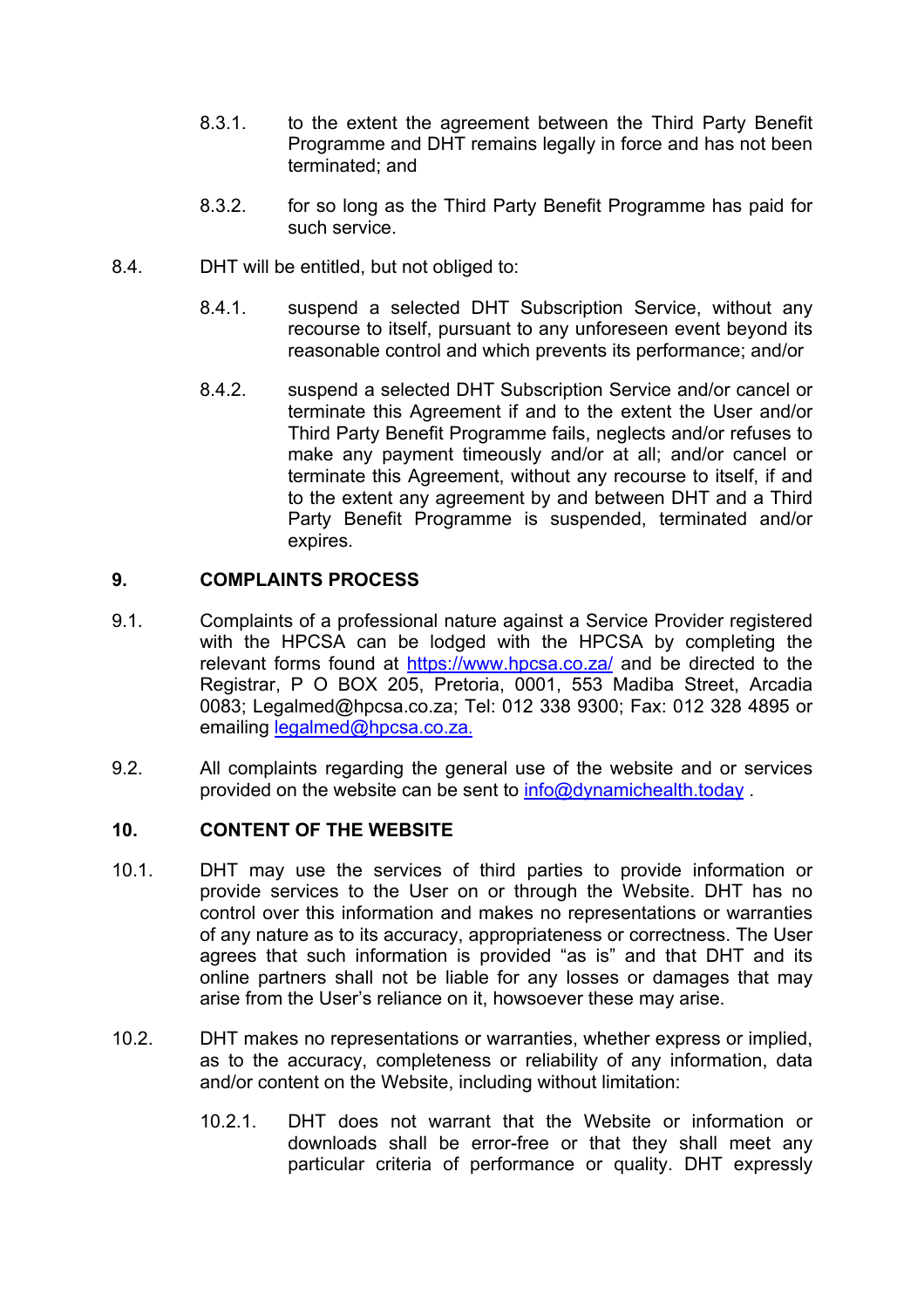disclaims all implied warranties, including without limitation, warranties of merchantability, fit-ness for a particular purpose, non-infringement, compatibility, security and accuracy;

- 10.2.2. whilst DHT has taken reasonable measures to ensure the integrity of the Website and its contents, no warranty, whether express or implied, is given that any files, downloads or applications available via this Website are free of viruses, or any other data or code which has the ability to corrupt, damage or affect the operation of the User's system; and
- 10.2.3. DHT disclaims any responsibility for the verification of any claims. Information published on this Website may be done so in the format in which DHT receives it and statements from external parties are accepted as fact.

### **11. LINKED THIRD PARTY WEBSITES AND THIRD PARTY CONTENT**

- 11.1. DHT may provide links to third party websites on the Website. These links are provided to the User for convenience purposes only and DHT does not endorse, nor does the inclusion of any link imply DHT's endorsement of, such websites, their owners, licensees or administrators or such websites' content or security practices and operations.
- 11.2. While DHT tries to provide links only to reputable websites or online partners, DHT cannot accept responsibility or liability for the information provided on other websites. Linked websites or pages are not under, nor subject to, the control of DHT. DHT is not responsible for and gives no warranties or makes any representations in respect of the privacy policies or practices of linked or any third party or advertised websites on the Website.
- 11.3. The User agrees that DHT shall not be held liable, directly or indirectly, in any way for the content, the use or inability to use or access any linked website or any link(s) contained in a linked website, nor for any loss or damage of any sort incurred as a result of any dealings with, or as the result of the presence of such third party linked websites on the Website. Any dealings that the User may have with any linked websites, including advertisers, found on the Website, are solely between the User and the third party website.

#### **12. USAGE RESTRICTIONS**

- 12.1. The User hereby agrees that it shall not itself, nor through a third party:
- 12.2. copy (other than for backup, archival or disaster recovery purposes), reproduce, translate, adapt, vary, modify, lease, licence, sub-licence, encumber or in any other way deal with any part of the Website for any reason and in any manner, unless it is consistent with the intent and purpose of these Terms;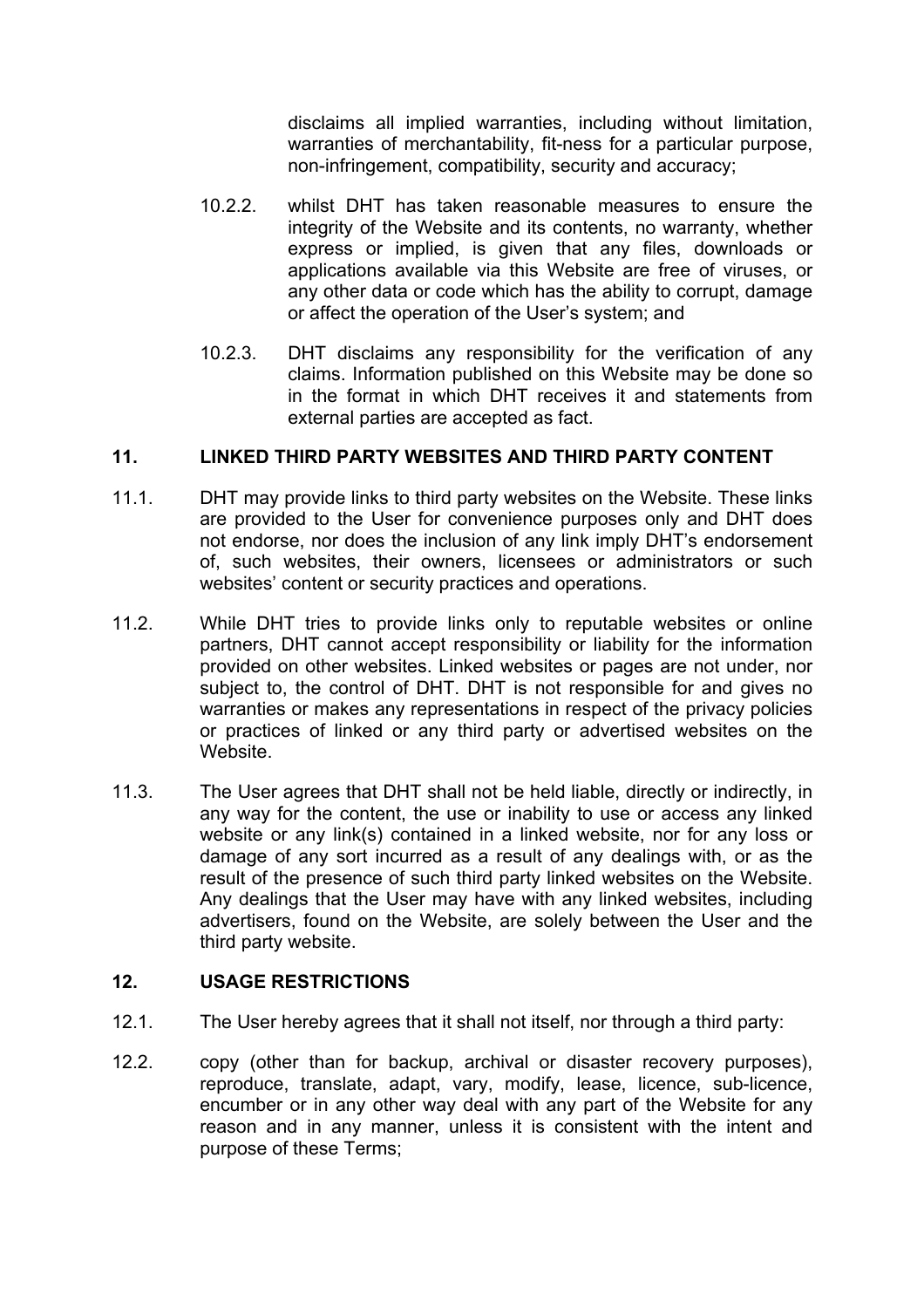- 12.3. decompile, disassemble or reverse engineer any portion of the Website;
- 12.4. write and/or develop any derivative of the Website or any other software program based on the Website;
- 12.5. Modify or enhance the Website. In the event of a user effecting any modifications or enhancements to the Website in breach of this clause, such modifications and enhancements shall be the property of DHT;
- 12.6. without DHT's prior written consent, provide, disclose, divulge or make available to or permit the use of or give access to the Website by persons other than the User;
- 12.7. remove any identification, trademark, copyright or other notices from the Website;
- 12.8. post or transmit, by means of reviews, comments, suggestions, ideas, questions or other information through the Website, any content which is unlawful, harmful, threatening, abusive, harassing, defamatory, vulgar, obscene, sexually-explicit, profane or hateful, or racially, ethnically or otherwise objectionable content of any kind; and/or
- 12.9. Notwithstanding anything contained to the contrary in these Terms, use the Website for any purpose other than personal, non-commercial and information purposes.

### **13. SECURITY**

- 13.1. In order to ensure the security and reliable operation of all the services to all DHT's users, DHT hereby reserves the right to take whatever action it may deem necessary to preserve the security, integrity and reliability of its network and back-office applications.
- 13.2. The User may not utilise the Website in any manner which may compromise the security of DHT's networks or tamper with the Website in any manner whatsoever, which shall include without limitation, gaining or attempting to gain unauthorised access to the Website, or delivering or attempting to deliver any unauthorised, damaging or malicious code to the Website, all of which is expressly prohibited. Any person or entity which does so, or attempts to do so, shall be held criminally liable. Further, should DHT suffer any damage or loss, civil damages shall be claimed by DHT against the User.
- 13.3. Any user who commits any of the offences detailed in Chapter 13 of the Electronic Communications and Transactions Act 25 of 2002 ("ECTA") (specifically sections 85 to 88 (inclusive)) shall, notwithstanding criminal prosecution, be liable for all resulting liability, loss or damages suffered and/or incurred by DHT and its affiliates, agents and/or partners.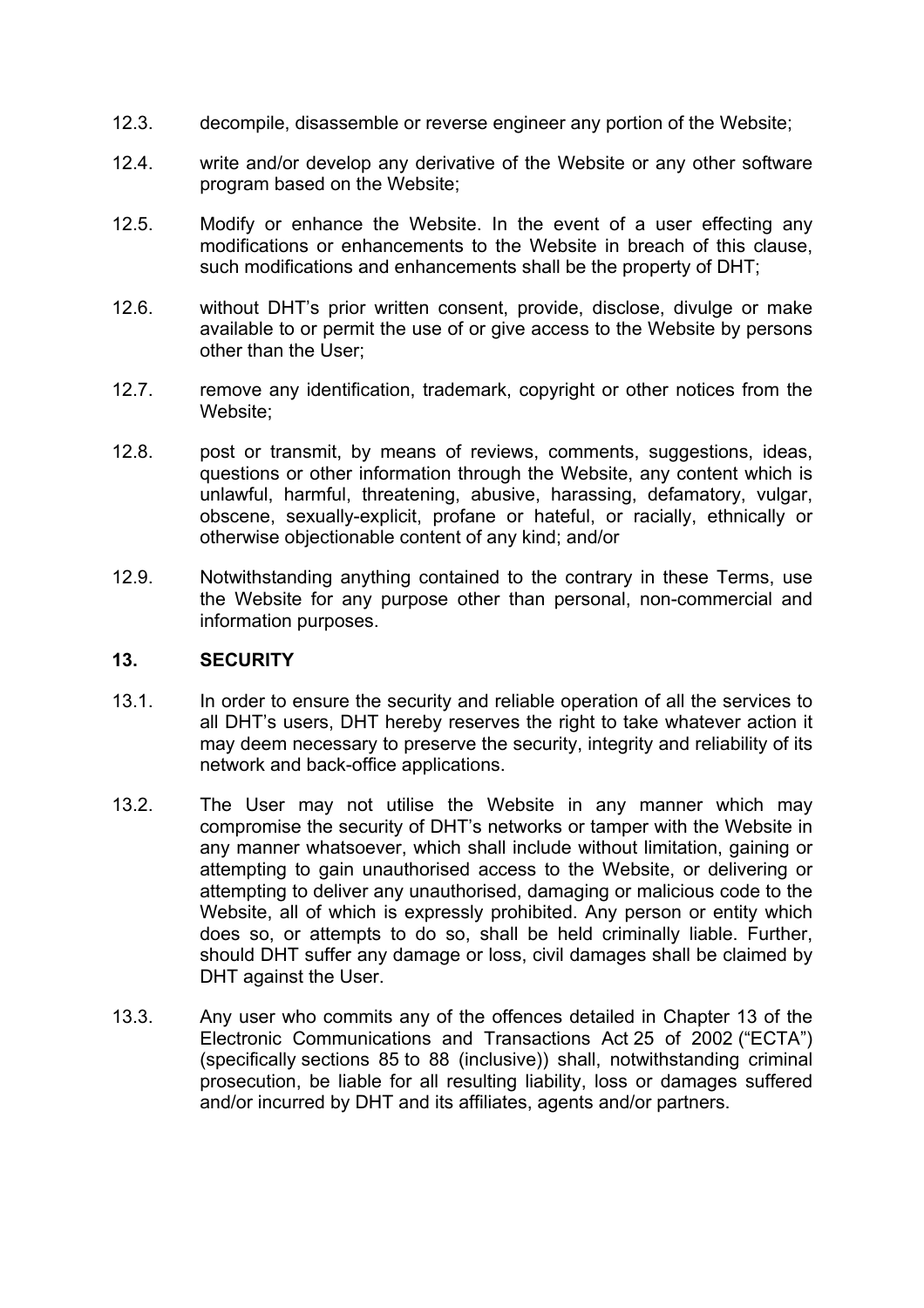### **14. INTELLECTUAL PROPERTY RIGHTS**

For the purpose of this clause, the following words shall have the following meanings ascribed to them:

- 14.1. "Intellectual property rights" means all and any of the rights in and to intellectual property of any nature whatsoever owned and/or controlled directly or under licence by DHT, now or in the future, including without limitation, DHT's rights, title and interest in and to all technology, source code/s, trade secrets, logos, systems, methods, trademarks, trade names, styles, insignia, designs, patents and copyright, and all similar proprietary rights which may subsist in any part of the world, whether registered or not.
- 14.2. All copyright and other intellectual property rights in all content, trademarks, software, data, material, including logos, databases, text, graphics, icons, hyperlinks, confidential information, designs, agreements, and multimedia works, published on or via the Website ("proprietary material"), are the property of, or are licensed to, DHT and as such are protected from infringement by local and international legislation and treaties.
- 14.3. By submitting reviews, comments and/or any other content (other than the User personal information) to DHT for posting on the Website, the User automatically grant DHT and its affiliates a non-exclusive, royalty-free, perpetual, irrevocable right and licence to use, reproduce, publish, translate, sub-license, copy and distribute such content in whole or in part worldwide, and to incorporate it in other works in any form, media, or technology now known or hereinafter developed, for the full term of any copyright that may exist in such content. Subject to this licence, the User retains any and all rights that may exist in such content.
- 14.4. All rights not expressly granted are reserved and no right, title or interest in any proprietary material or information contained in this Website is granted to the User.
- 14.5. Except with DHT's express written permission, no proprietary material from this Website may be copied or retransmitted.
- 14.6. Irrespective of the existence of copyright, the User acknowledges that DHT is the proprietor of all material on the Website (except where a third party is indicated as the proprietor), whether it constitutes confidential information or not, and that the User has no right, title or interest in any such material.
- 14.7. DHT authorises the User only to view, copy, temporarily download to a local drive and to print the content of this Website, or any part thereof, provided that such content is used for personal purposes and for information purposes only, and such content is used for non-commercial purposes.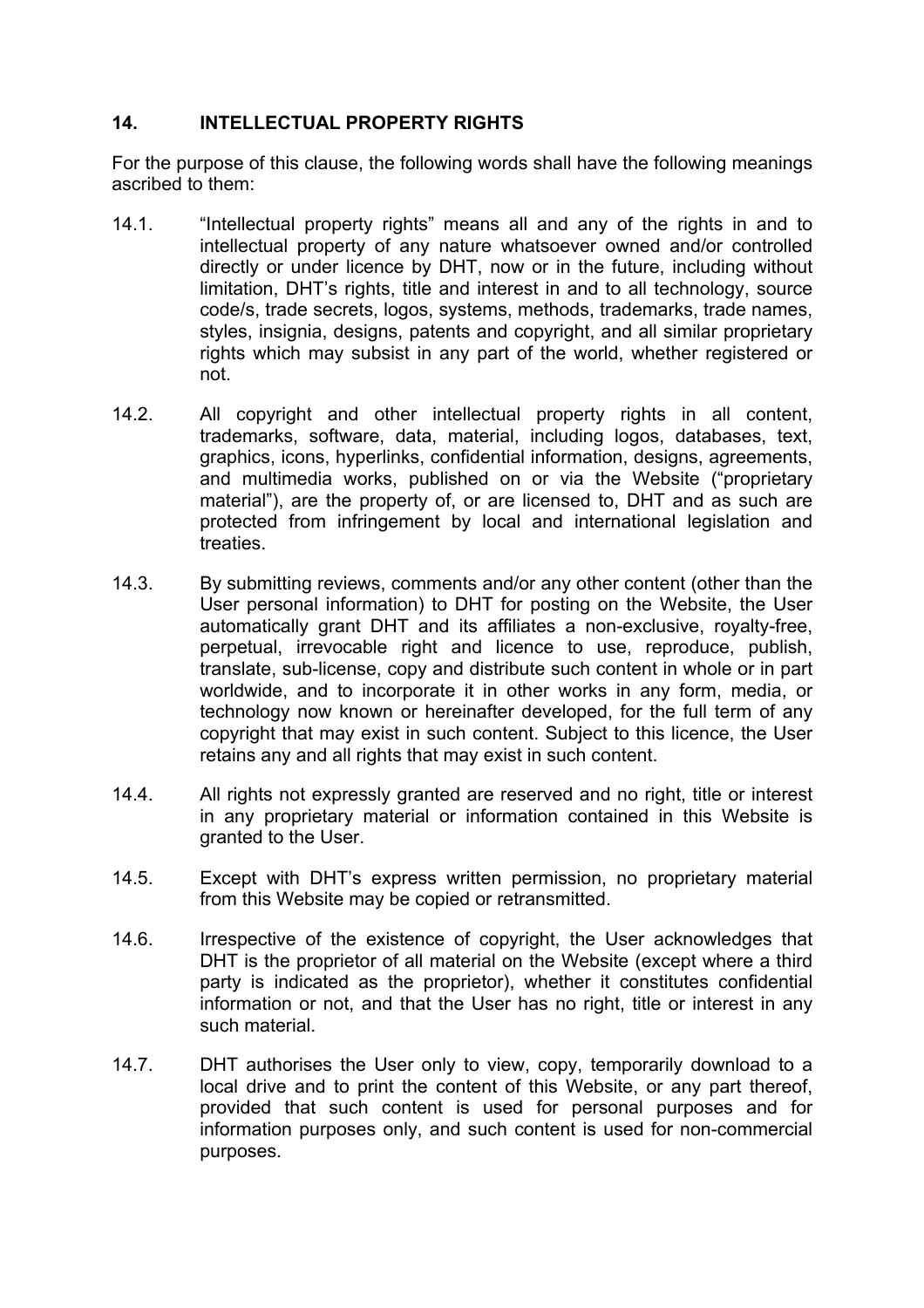# **15. DHT PRIVACY AND COOKIE POLICY**

Please see our complete Privacy and Cookie Policy document, which Policy forms part of these Terms as if it is specifically incorporated herein. DHT takes the User's privacy seriously and is committed to protecting the User personal information in compliance with POPIA. We use the personal information that we collect from the User in accordance with our Privacy and Cookie Policy.

### **16. BREACH OR CANCELLATION BY DHT**

- 16.1. DHT is entitled without notice, in addition to any other remedy available to it at law or under these Terms, including obtaining an interdict, to cancel these Terms, limit or deny such user use of the Website and services, or to claim specific performance of any obligation whether or not the due date for performance has arrived, in either event without prejudice to DHT's right to claim damages, should any user:
	- 16.1.1. breach any of these Terms;
	- 16.1.2. in the sole discretion of DHT, use the Website in an unauthorised manner; or
	- 16.1.3. Infringe any statute, regulation, ordinance or law.
- 16.2. Breach of these Terms entitles DHT to take legal action without prior notice to the User and the User agrees to reimburse the costs associated with such legal action to DHT on an attorney and own client scale.

## **17. COMPLIANCE WITH SECTION 43(1) OF ECT ACT**

In compliance with section 43(1) of the ECT Act, the following is noted:

| 17.1.<br>17.2.<br>17.3. | Full name:<br>Registration number:<br>Physical address<br>(for service of legal | Dynamic Health Today (Pty) Ltd<br>2016/229172/07                                                |
|-------------------------|---------------------------------------------------------------------------------|-------------------------------------------------------------------------------------------------|
|                         | processes):                                                                     | Street,<br>Highlands<br>Ext.<br>Hamlin<br><b>North</b><br>79<br>Johannesburg, South Africa 2192 |
| 17.4.                   | Postal Address:                                                                 | PO Box 737, Florida Hills, South Africa, 1716                                                   |
| 17.5.                   | Telephone number:                                                               | 0837590351                                                                                      |
| 17.6.                   | Website address:                                                                | www.dynamichealth.today                                                                         |
| 17.7.                   | E-mail address:                                                                 | info@dynamichealth.today                                                                        |
| 17.8.                   | Names of office bearers:                                                        | LC Fick -Director, JCA Fick -Director                                                           |

#### **18. COMPLIANCE WITH LAWS**

The User shall comply with all applicable laws, statues, ordinances and regulations of the Republic of South-Africa pertaining to the User use of and access to this Website.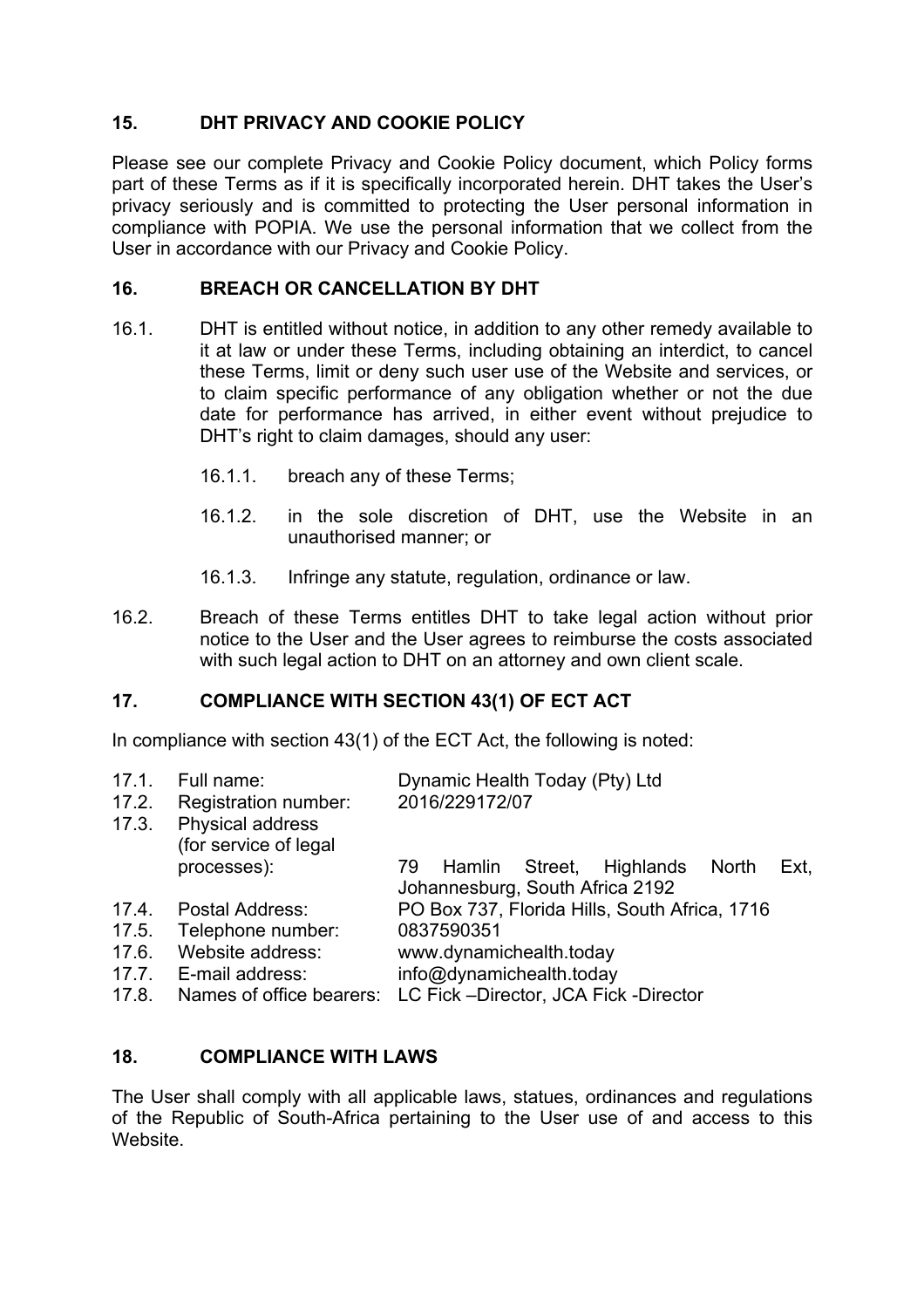### **19. NOTICES**

Except as explicitly stated otherwise, any notices shall be given by email to info@dynamichealth.today (in the case of DHT) or to the e-mail address the User have provided to DHT (in the User's case), or such other address that has been specified. Notice shall be deemed given 48 (forty eight) hours after an email is sent, unless the sending party is notified that the email address is invalid. Alternatively, DHT may give the User notice by registered mail, postage prepaid and return receipt requested, to the address which the User have provided to DHT. In such case, notice shall be deemed given 7 (seven) days after the date of mailing. The User acknowledge that all agreements, notices or other communication required to be given in terms of the law or these Terms may be given via electronic means and that such communications shall be "in writing". Notwithstanding anything to the contrary, a written notice or communication actually received by a party shall be an adequate written notice or communication to it, notwithstanding that it was not sent to or delivered at its chosen address(es) for that purpose.

### **20. GENERAL CLAUSES**

- 20.1. These Terms shall be governed in all respects by the laws of the Republic of South Africa as such laws are applied to agreements entered into and to be performed within South Africa.
- 20.2. By submitting a request for online therapeutic services, the User is offering to make use of DHT's subscription services, which offer shall be deemed to be communicated to the administrator of DHT's online platform in the Republic of South Africa, Johannesburg and the acceptance of such offer to receive our service shall be deemed to be accepted in the Republic of South Africa, Johannesburg, irrespective of where the acceptance of the offer (which occurs in the Republic of South Africa, Johannesburg) is read by the User/recipient of DHT's online services.
- 20.3. All services, whether rendered by way of text messaging, audio chat or video conferencing, will be deemed to be performed and received in the Republic of South Africa, Johannesburg, irrespective of where the recipient of the online services may be physically present at any given time.
- 20.4. As a result of the above, the Laws of the Republic of South Africa, including any regulations, guidelines and/or rules as stipulated by any applicable governing body such as the Health Professions Council of South Africa ("HPCSA") in relation to the provision of psychological/counselling services, privacy, jurisdiction, liability and nonliability shall apply in relation to the provision or non-provision of services.
- 20.5. This Website is controlled, operated and administered by DHT from its offices within the Republic of South Africa. DHT makes no representation that the content of the Website is appropriate or available for use outside of South Africa. Access to the Website from territories or countries where the content of the Website is illegal is prohibited. Users may not use this Website in violation of South African export laws and regulations. If the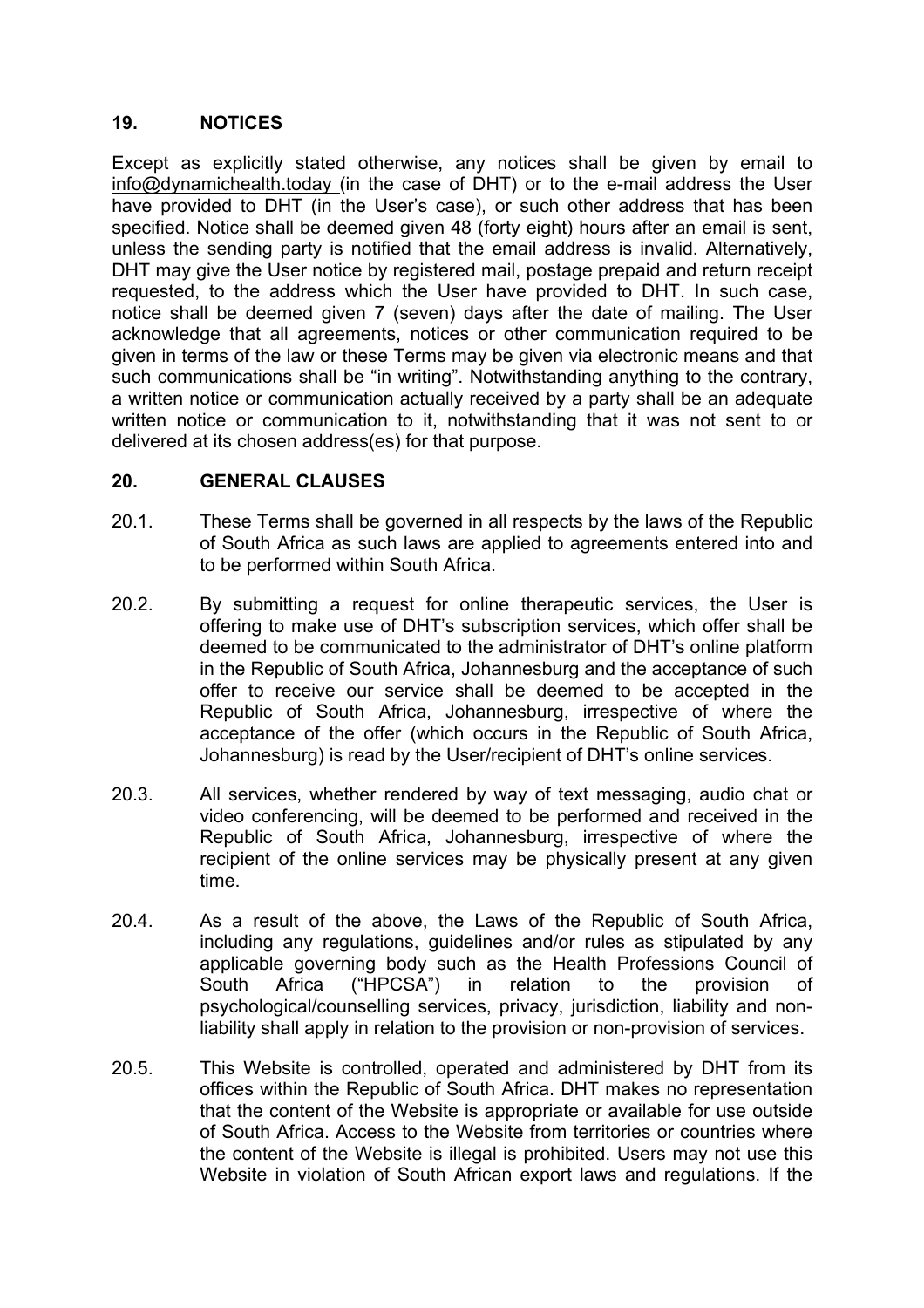User accesses this Website from locations outside of South Africa, that user is responsible for compliance with all local laws.

- 20.6. DHT reserves the right, in its sole discretion, to amend and/or replace any of, or the whole of, the Terms. Such amendments shall supersede and replace any previous Terms and shall be made available on the Website. Each time a user accesses the Website and/or uses the services, the User shall be deemed to have consented, by such access and/or use, to the Terms, as amended and/or replaced by DHT from time to time. If the User is not satisfied with the amended Terms, the User should refrain from using the Website.
- 20.7. We will however give the User prior notice where we have collected personal information from the User and the purpose, for which we collected that information, is affected by the intended amendment.
- 20.8. If there is anything in these Terms that the User do not understand then please contact us as soon as possible – see clause 16 above for contact details. Please note that calls to us are charged at national rates and may be monitored for training, security and quality assurance purposes.
- 20.9. DHT does not guarantee continuous, uninterrupted or secure access to our services, as operation of our Website may be interfered with as a result of a number of factors which are outside of our control.
- 20.10. DHT's failure to act with respect to a breach by the User or others does not constitute a waiver of our right to act with respect to subsequent or similar breaches.
- 20.11. If DHT and/or the Therapist agrees, either explicitly, tacitly or by implication, to waive their rights in one circumstance, it does not mean they agree to waive their rights in all circumstances or in that same circumstance on another occasion.
- 20.12. The User shall not be entitled to cede the User rights or assign the User rights or delegate the User obligations in terms of these Terms to any third party without the prior written consent of DHT.
- 20.13. No party shall be bound by any express or implied term, representation, warranty, promise or the like not recorded herein, whether it induced the contract and/or whether it was negligent or not.
- 20.14. These User Terms set forth the entire understanding and agreement between the User, DHT and the Therapist with respect to the subject matter hereof.
- 20.15. Each of the provisions of this Agreement is to be treated as distinct, individual and separately enforceable from the other provisions. Should any provision of the User Terms become invalid, or be invalid, or unenforceable, then that provision shall be deemed to be severable from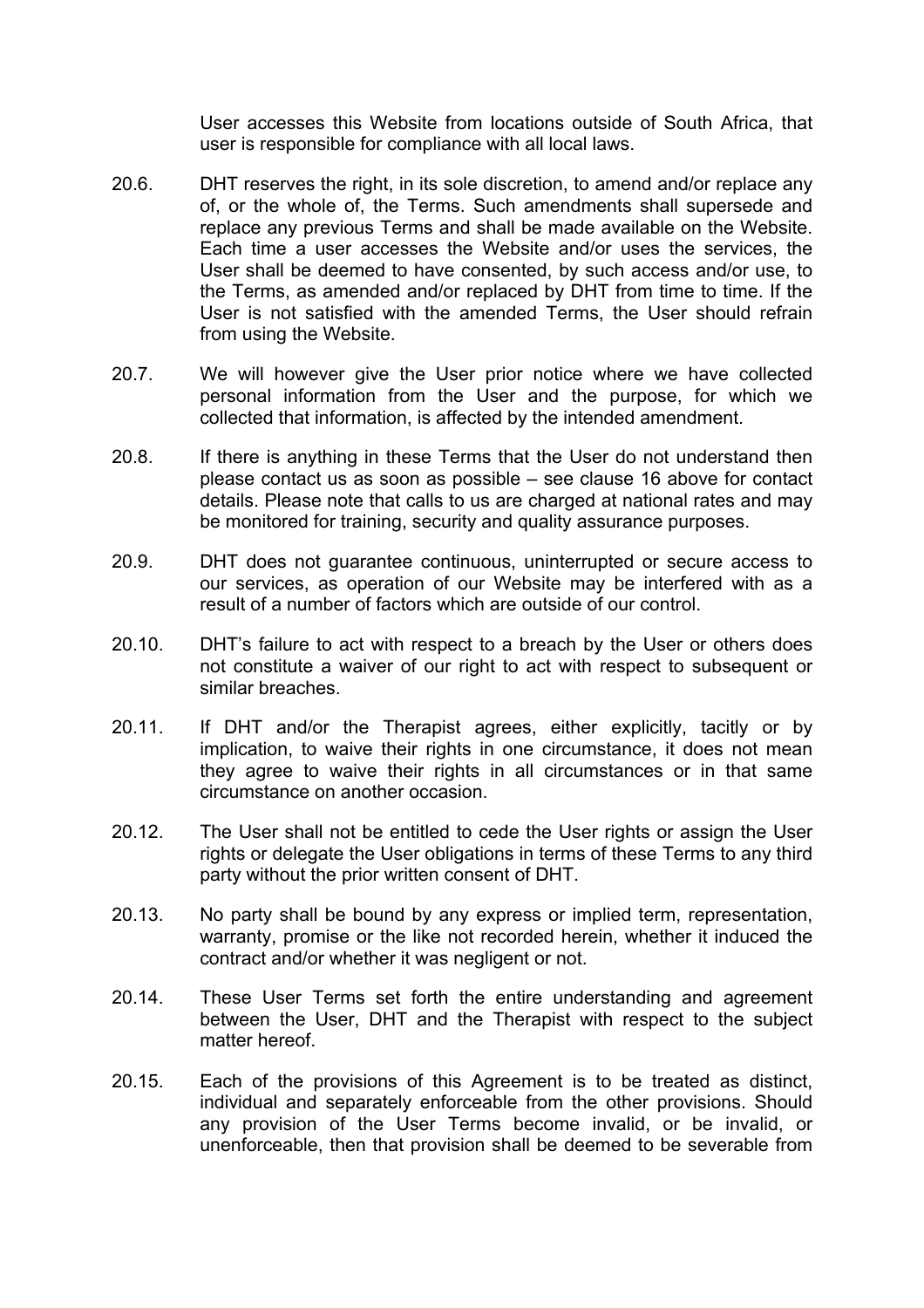the remaining provisions of the User Terms which shall continue to be in full force and effect.

- 20.16. The head notes to the paragraphs to these Terms are inserted for reference purposes only and shall not affect the interpretation of any of the provisions to which they relate.
- 20.17. The expiration or termination of this Agreement shall not affect such of the provisions of this Agreement as expressly provide that they will operate after any such expiration or termination or which of necessity must continue to have effect after such expiration or termination, notwithstanding that the clauses themselves do not expressly provide for this.

#### **21. INTERPRETATION**

- 21.1. The headings of the clauses in these User Subscription and Terms of Use are for purposes of convenience and reference only and shall not be used in the interpretation, nor modify or amplify the terms hereof nor any clause hereof. Unless a contrary intention appears-
- 21.2. Words importing any one gender include the other gender, the singular includes the plural and vice versa and a natural person includes juristic persons (corporate or unincorporated) and vice versa.
- 21.3. A reference to a statute or statutory provision is a reference to it as it is in force for the time being, taking account of any amendment, extension, or re-enactment and includes any subordinate legislation for the time being in force made under it.
- 21.4. References to clauses and annexures are to the clauses and annexures of this Agreement; references to paragraphs are to paragraphs of the relevant annexures to this Agreement.
- 21.5. If any provision in a definition is a substantive provision conferring rights or imposing obligations on any Party, notwithstanding that it is only in the definition clause, effect shall be given to it as if it were a substantive provision in the body of the Agreement.
- 21.6. When any number of days is prescribed in this Agreement, same shall be reckoned exclusively of the first and inclusively of the last day unless the last day is not a business day, in which case the last day shall be the next succeeding business day.

#### **22. DEFINITIONS AND APPLICABLE LEGISLATION**

This list is not exhaustive and that DHT strives to be ethically and legislatively compliant and strives to remain up to date with any existing, amended and new applicable laws, guidelines, regulations and codes of ethics in South Africa

**"AHP Act"** refers to the Allied Health Professions Act 63 of 1982, Any reference to AHPA automatically includes references to the Regulations in terms of the Allied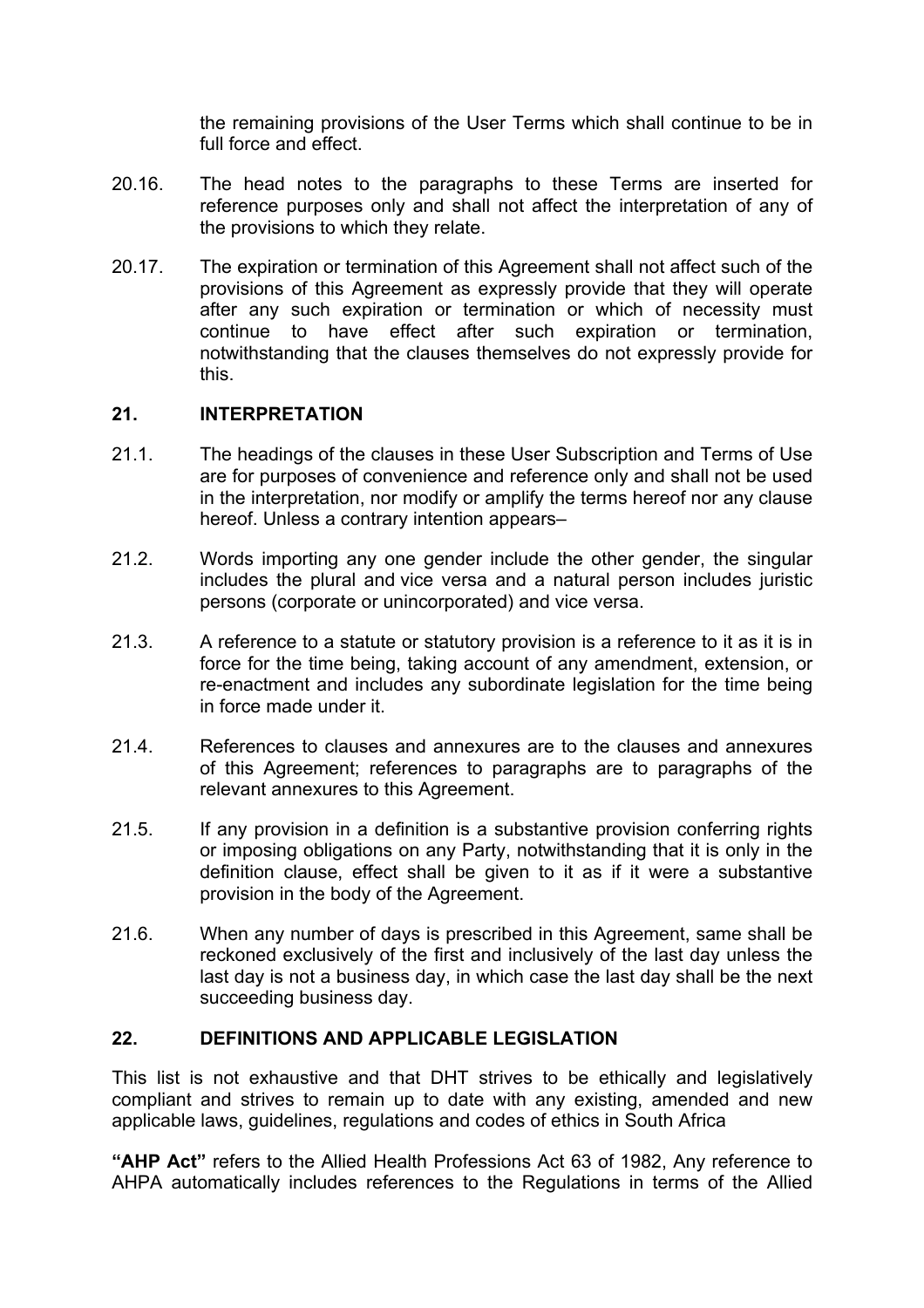Health Professions Act of 1982 as amended ("the Regulations") and the Code of Ethics of the Allied Health Profession

**"Confidential Information"** means information that is proprietary or confidential and is either clearly labelled as such or identified as Confidential Information by a Party, or information which the receiving Party knows or reasonably should have known is of a proprietary or confidential nature.

**"Constitution of the RSA"** means the Constitution of the Republic of South Africa.

**"CPA"** means the Consumer Protection Act 68 of 2008.

"**Children's Act"** means the Children's Act 38 of 2005.

**"DHT subscription services"** include *inter alia* Online Counselling and related Resources, Workshops and Webinars and Self-Therapy Toolkits and are subject to being amended, removed or expanded, terminated from time to time at the sole discretion of DHT.

**"DHT general services"** include *inter alia* any other services offered via the Website, other than those covered under the Subscription Service and are available for access and free of use to the User and are subject to being amended, removed or expanded, terminated from time to time at the sole discretion of DHT.

**"Documentation"** means the document made available to the User by DHT online via www.dynamichealth.today or such other web address notified by DHT to the User from time to time which sets out a description of the DHT Subscription and General Services and the User instructions for the DHT Subscription and General Services.

**"ETC Act"** means the Electronic Communications and Transactions Act 25 of 2002.

**"Ethical Rules"** means the Ethical Rules of Conduct for Practitioners Registered under the Health Professions Act.

**"Health Practitioners"** means Registered Counselling, Clinical, Industrial & Educational, Psychologists, Social Workers, Psychiatric nurses.

**"Health Profession Regulations"** means regulations defining the scope of the health care profession of psychology of the Health Professions Act.

**"HPA Act"** means the Health Professions Act 56 of 1974; Any reference to HPA automatically includes references to the Regulations in terms of the Health Professions Act 56 of 1974 as amended ("the Regulations") and the Ethical Rules of Conduct of the Health Profession

**"HPCSA"** means the Health Professions Council of South Africa.

**"Intellectual Property Rights"** means all the rights in and to Intellectual Property including (without limitation) the rights in and to trademarks, service marks, trade names, domain names, logos, get-up, patents, provisional patents, inventions (whether patentable or not), know-how (including confidential industrial and commercial information and techniques in any form), utility models, registered and